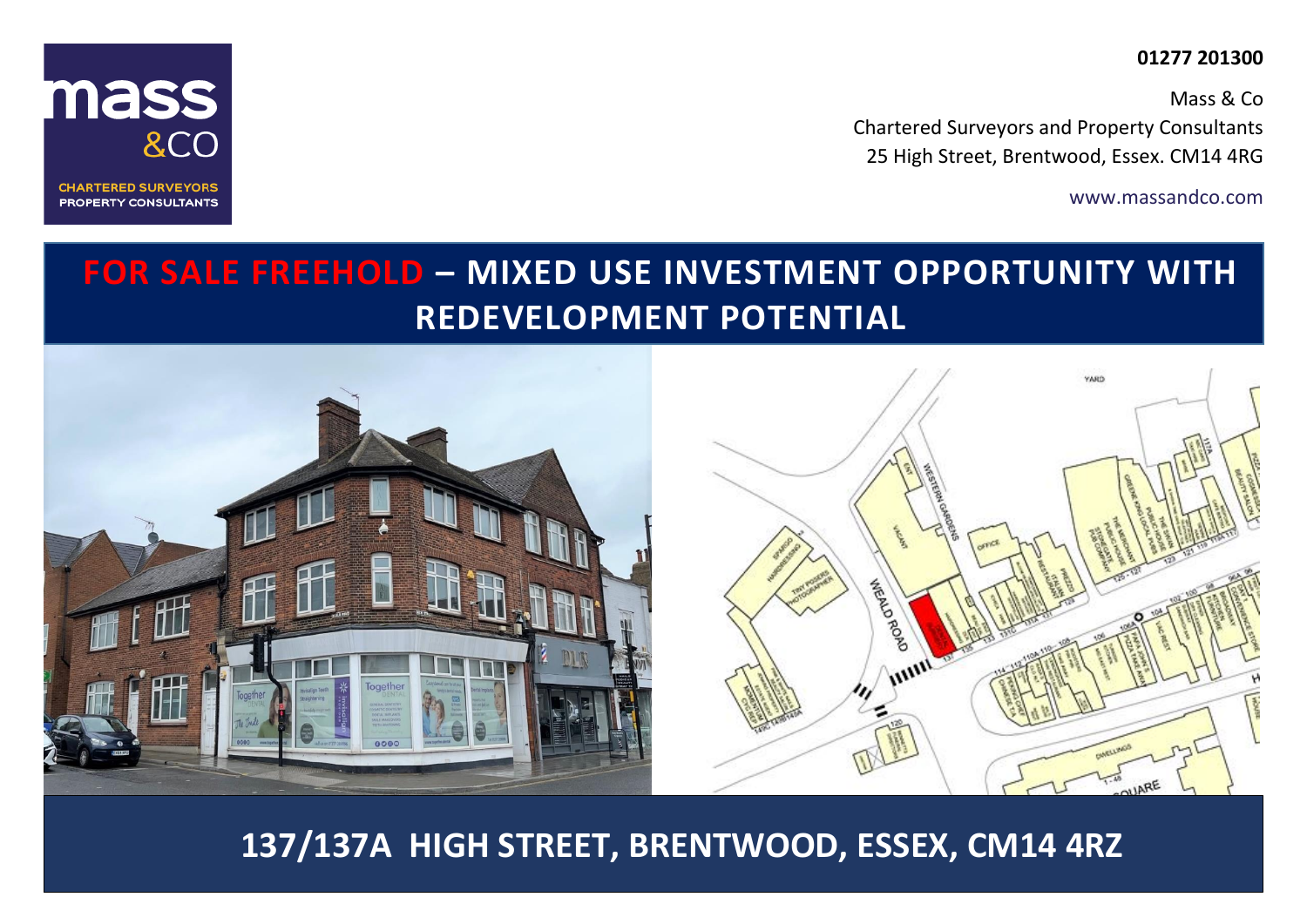## **LOCATION**

The premises are located at the western end of Brentwood High Street, at its junction with Weald Road. Brentwood boasts many of the UK's leading retailers including Sainsburys, M&S, WH Smith, Nandos, Tescos, Pret a Manger and Waterstones as well as some of the major banks such as Santander, NatWest and Barclays. Off-street car parking can be found on William Hunter Way and Chatham Way, operable by Pay and Display.

Brentwood is an affluent commuter town with a population of approx. 80,000. Brentwood Rail Station, which is 10 minutes' walk from the property, provides access to London's Liverpool Street and the M25 (J28) and A12 are approx. 5 minutes' drive away.

#### **DESCRIPTION**

The premises form ground, first and second floor office accommodation plus a ground floor retail unit registered under title no EX287052. Approximate areas are as follows:

| Ground Floor Office & Retail | 1,033 sqft   | $(95.97 \text{ m2})$ |
|------------------------------|--------------|----------------------|
| <b>First Floor Office</b>    | $1,033$ sqft | $(95.97 \text{ m2})$ |
| Second Floor Office          | 388 sqft     | $(36.05 \text{ m2})$ |
| Total                        | 2.454 saft   | (227.98 m2)          |

The entire property is at present let to Clacton Dental Care Ltd\* for a term of 15 years from 1st September 2018 at a current rent of £50,000 per annum. Rent reviews are in 2023 and 2028 and there is Tenant break option on 01/09/2023 with minimum 6 months' notice\*\*.

\*Note - Clacton Dental Care is a large dental practice operator with more than 30 locations across.

\*\*Note – The Tenant Company has indicated it will exercise the break option or consider leaving early.

#### **DEVELOPMENT OPPORTUNITY:**

Planning has been approved (19/01131/PNCOU) for the proposed change of for the conversion of the first and second floor offices to 2 x 1-Bed and 1 x 2-Bed Flats. **T**he property could provide the following accommodation:

|              | Ground Floor: Medical Premises 96 sq m (1,033 sq ft)  |  |
|--------------|-------------------------------------------------------|--|
| 1st Floor:   | 2 Residential Flats 96 sq m (1,033 sq ft)             |  |
|              | Flat 1 - 1 Bedroom, Kitchen/Living Room, Bathroom/WC  |  |
|              | Flat 2 - 2 Bedrooms, Kitchen/Living Room, Bathroom/WC |  |
| $2nd$ Floor: | 1 Residential Flat 36 sq m (388 sq ft)                |  |
|              | Flat 3 - 1 Bedroom, Kitchen/Living Room, Bathroom/WC  |  |

Prospective purchasers are advised to make enquiries regarding planning with Brentwood Borough Council – [www.brentwood.gov.uk](http://www.brentwood.gov.uk/)

#### **TERMS**

Offers are invited in the region of £1,000,000, subject to contract for the benefit of the freehold interest.

#### **VAT**

Value added tax is not applicable to the sale price.

## **LEGAL COSTS**

Each party to bear their own legal costs

#### **FURTHER INFORMATION**

Contact selling agents: Mass & Co - Mark Mannering Tel: 01277 201300 Email: mark.mannering@massandco.com